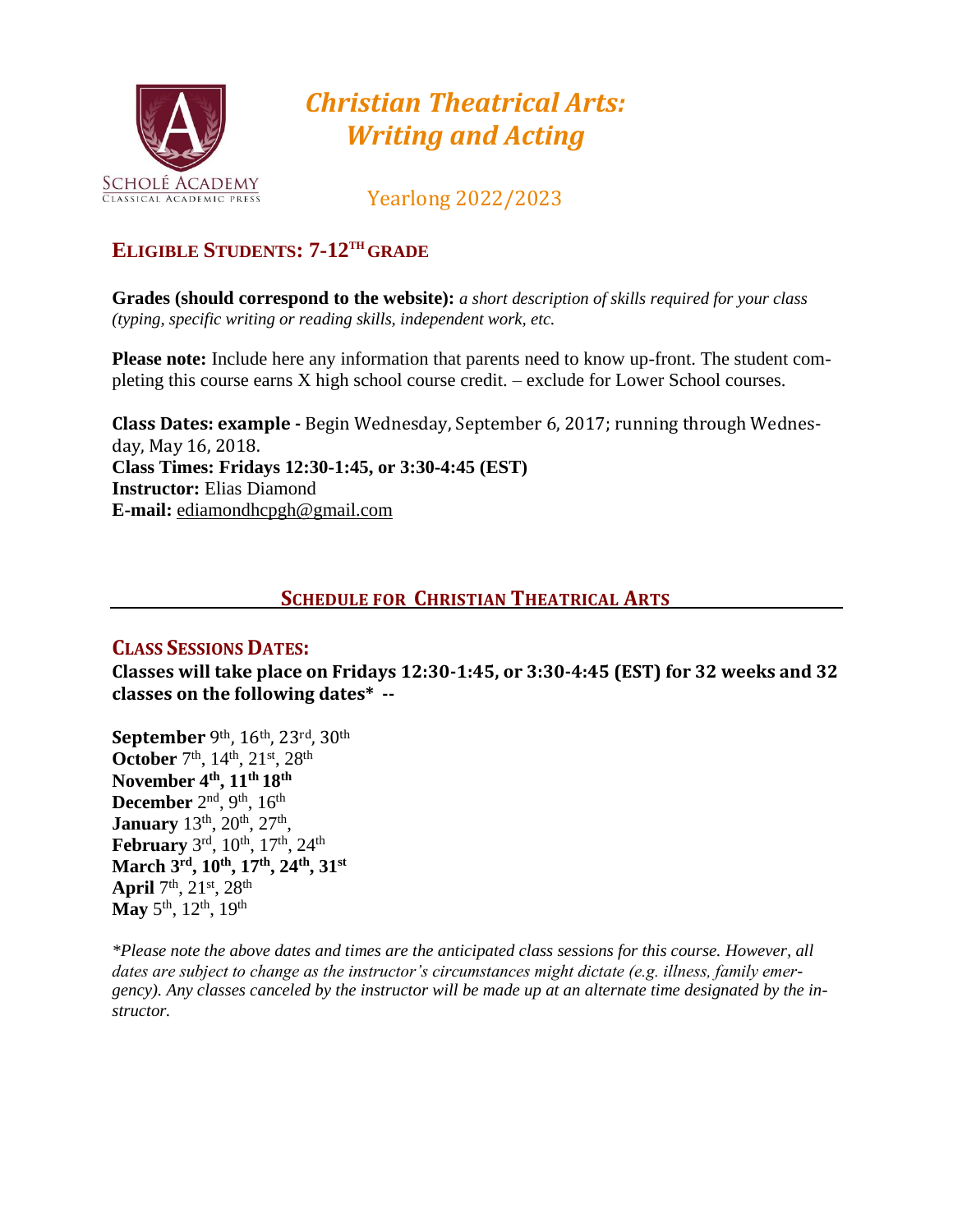# **COURSE MAP:**

# **QUARTER 1**

- 1. What is a play? (Structure and Content/*Poetics*)
- 2.Acting and Writing Comedy (*Twelfth Night*)
- *3.*Acting and Writing Tragedy (*Hamlet)*
- 4. Acting Exercises (Scenes and Monologues)
- 5. The World of the Play (Writing and Design)

#### **QUARTER 2**

- *1.* Christian Theater (*Everyman)*
- *2.* Understanding Dramatic Action (*Backwards and Forwards)*
- 3. Setting the Stage for Semester 2 (Brainstorming a play)
- 4. Final Projects of Play Analysis

#### **QUARTER 3**

- *1.* Modern Play Analysis (*Our Town)*
- 2. Writing Monologues (Preliminary writing for final performance)
- 3. Modern Play Analysis (*A Raisin in the Sun*)
- 4. Writing Scenes (Preliminary writing for final performance)
- 5. Outlining Our Final Project

### **QUARTER 4** -

- 1. Group Writing for the Final Play
- 2. Acting Practice
- 3. Making Design Choices for the play
- 4. Rehearsals
- 5. Final Performance for other Students/Teachers

# **OFFICE HOURS:** By appointment

# **REQUIRED COURSE TEXTS:**

Many of the following texts are available in the public domain, and, as such, links will be provided. For other texts, only select portions will be used, and these will be provided in PDF format.

#### Plays:

- William Shakespeare *Twelfth Night*
- William Shakespeare *Hamlet*
- Anonymous *The Summoning of Everyman*
- Lorraine Hansberry *A Raisin in the Sun*
- Thornton Wilder *Our Town*

#### Other Texts:

- Aristotle *Poetics*
- David Ball *Backwards and Forwards*
- *The Orthodox Study Bible*
- *The Prologue of Ohrid*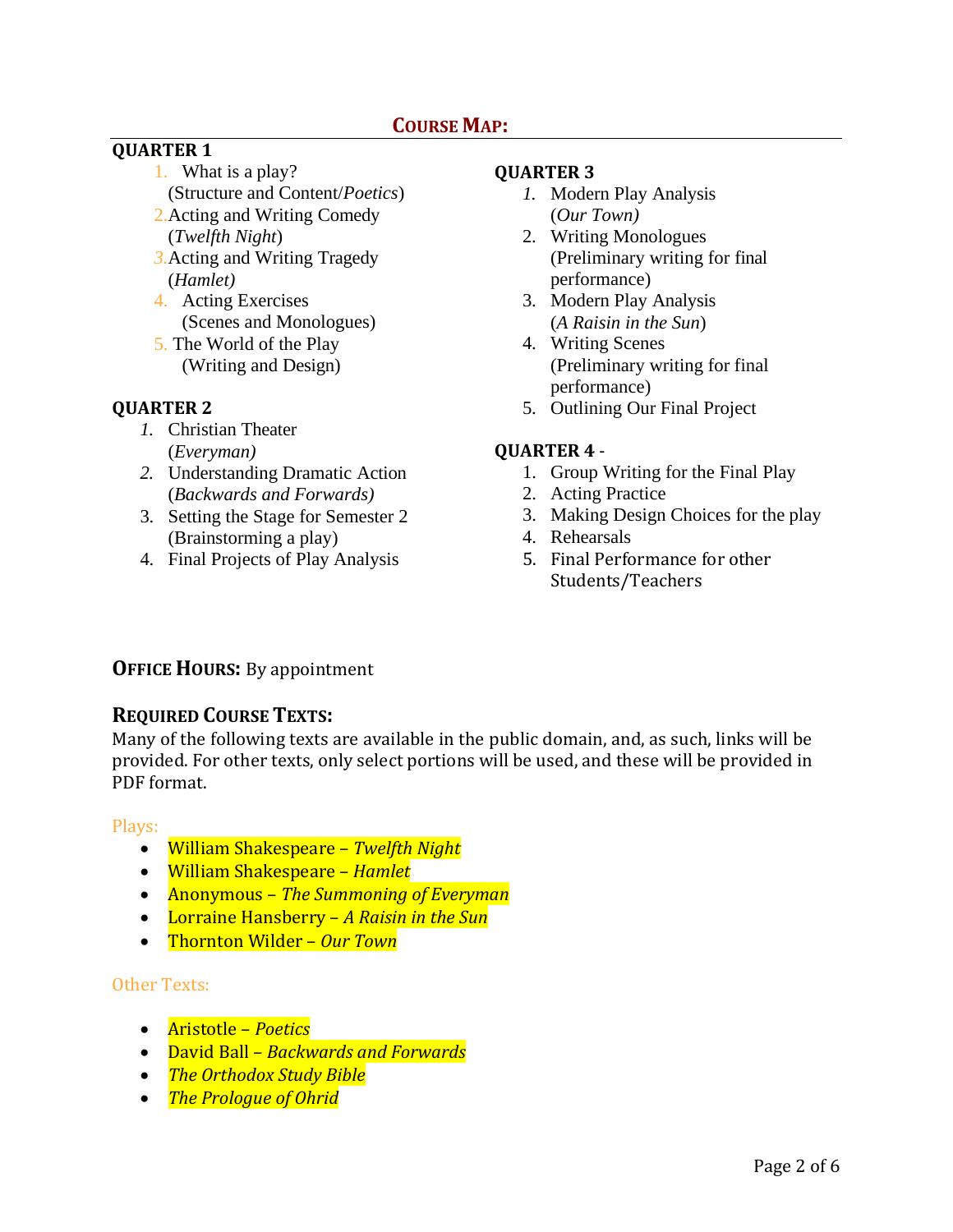# *CHRISTIAN THEATRICAL ARTS* **COURSE DESCRIPTION:**

This course will be survey of the theatrical arts as they have been practiced in the Western tradition, with the end goal in mind of using the medium of Zoom to stage a theatrical performance of the students own creation. We will be exploring fundamentals of theatre history, play structure, and acting and design technique. To this end, we will be reading several plays throughout the course of the year, while also engaging in exercises to practice skills in acting, design, and playwriting. All our work in the class will be looked at through the lens of our Christian faith, to understand how we can use the theatre in service of the gospel.

Students will be required to read approximately six plays throughout the course of the year, and write two-three page, double-spaced responses to them. In addition to exercises which focus on building our skills in the different areas of theater arts, the first semester's culminating project will be to focus on an in-depth analysis of a play of the student's choosing, using techniques of story analysis which we will approach through select readings from Aristotle's *Poetics* and David Ball's *Backwards and Forwards.*

The second semester will continue with play analysis and exercises in the vein of the first semester – however, the thrust of this will turn heavily towards applying these exercises towards the students' own creation of a culminating performance of a Christian drama of their own making. We will turn to source material on the lives of the saints, using in particular the *Prologue of Ohrid* and the *Orthodox Study Bible*, and we will craft this source material into a dramatic production that reflects the traditions of our Church.

# **STUDENT EXPECTATIONS**

The process of working on a play is akin to the setting of a laboratory – in other words, it is a place to experiment, to take risks, and to discover. While all our students will come to the work with different skill sets and gifts, the primary expectation is a willingness to be bold, to experiment with their creative skills, and to accept constructive feedback with a good attitude.

It is so important that the students understand it is our job to provide a supportive environment for the creative process. While some may disagree, I strongly believe that highlighting strengths and recognizing what our peers are doing well is the best way to build a healthy and poignant performance. This is not to say there is no place for feedback – there certainly is. However, constructive criticism must always be balanced by positivity and love, especially in a Christian environment. Students are expected to be an active part of supporting such an environment.

We will be engaging with several texts of plays throughout the year. Some of these texts are challenging, such as the work of Shakespeare. We do not expect perfection, nor will students be penalized for having difficulties with the text. The only expectation is an honest attempt to engage with the work of other authors and to see what we can learn from them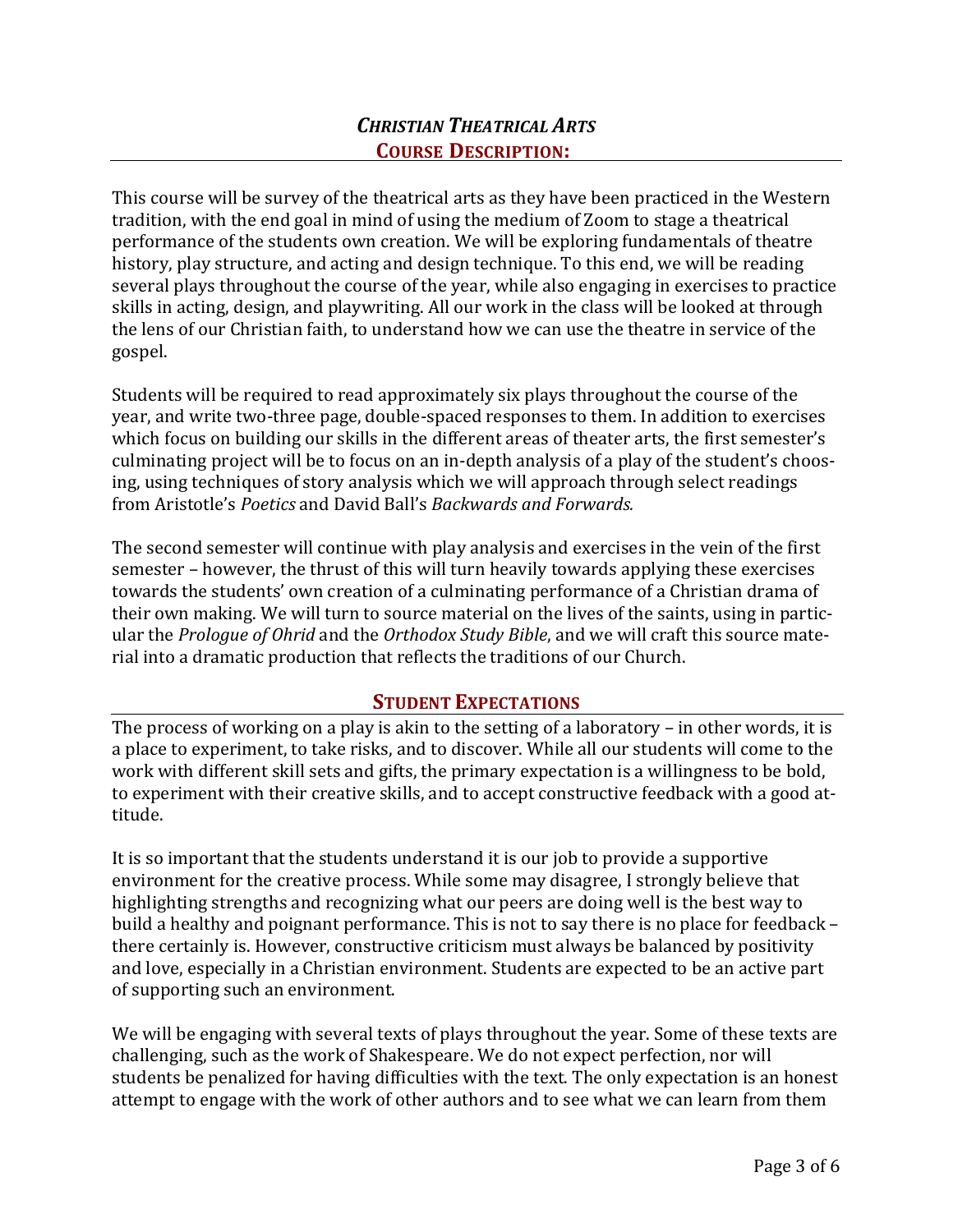and apply to our own work. With the Creative Exercises, there will be a similar philosophy – we do not expect creative masterpieces, only evidence that there was an honest effort to complete the activities. Above all, while the learning component of this class is very real, we hope it is FUN for the students.

In this class, students will be expected to listen attentively, participate actively in class discussions and practices. Students are expected to arrive to class on time and with all assigned material completed. The instructor will facilitate learning for the student, but the responsibility for staying up-to-date with classwork and assignments ultimately falls to the student.

All assignments will be due into the appropriate Schoology Assignment folder prior to the start of class each day. Students turning in late work will earn a 10% penalty for each day the assignment is late. Students will submit their work by scanning their homework pages and uploading it into the Schoology assignment window. Photographs of completed assignments will not be accepted as they are incredibly difficult to read.

### **STUDENT EVALUATION: GRADING**

While pursing the course of Christian Theatrical Arts through Scholé Academy will be "restful", we also recognize the need to provide grades for students who will be using this course as part of their prepared college transcript. It's a delicate balance to achieve both restful learning and excellent academic performance. Earning a specific grade should not overshadow achievement goals for mastery of this discipline. The study and practice of drama can often appear subjective – what is beautiful to one eye or ear may be jarring to another. However, based on evidence of effort and participation, I can assign the following grades to your student's level of achievement: *magna cum laude* (with great praise); *cum laude* (with praise); *satis* (sufficient, satisfactory) and *non satis* (not sufficient).

Ideally, every average student working diligently should do praiseworthy work (cum laude). Those who excel beyond this expectation will be the *magna cum laude* students. Students who do adequate but not praiseworthy work be designated *satis*. *Non satis* means lacking sufficiency or adequacy.

Inasmuch as you might be fully on board with this grading method in theory, there will undoubtedly be the need to complete a college transcript with either a numeric or traditional letter grade. Traditional percentage grades will be provided and will be readily accessed on the Christian Theater Arts Schoology page. Additionally, Mr. Diamond will provide a transcript of that grade to the requesting parent at the end of the year.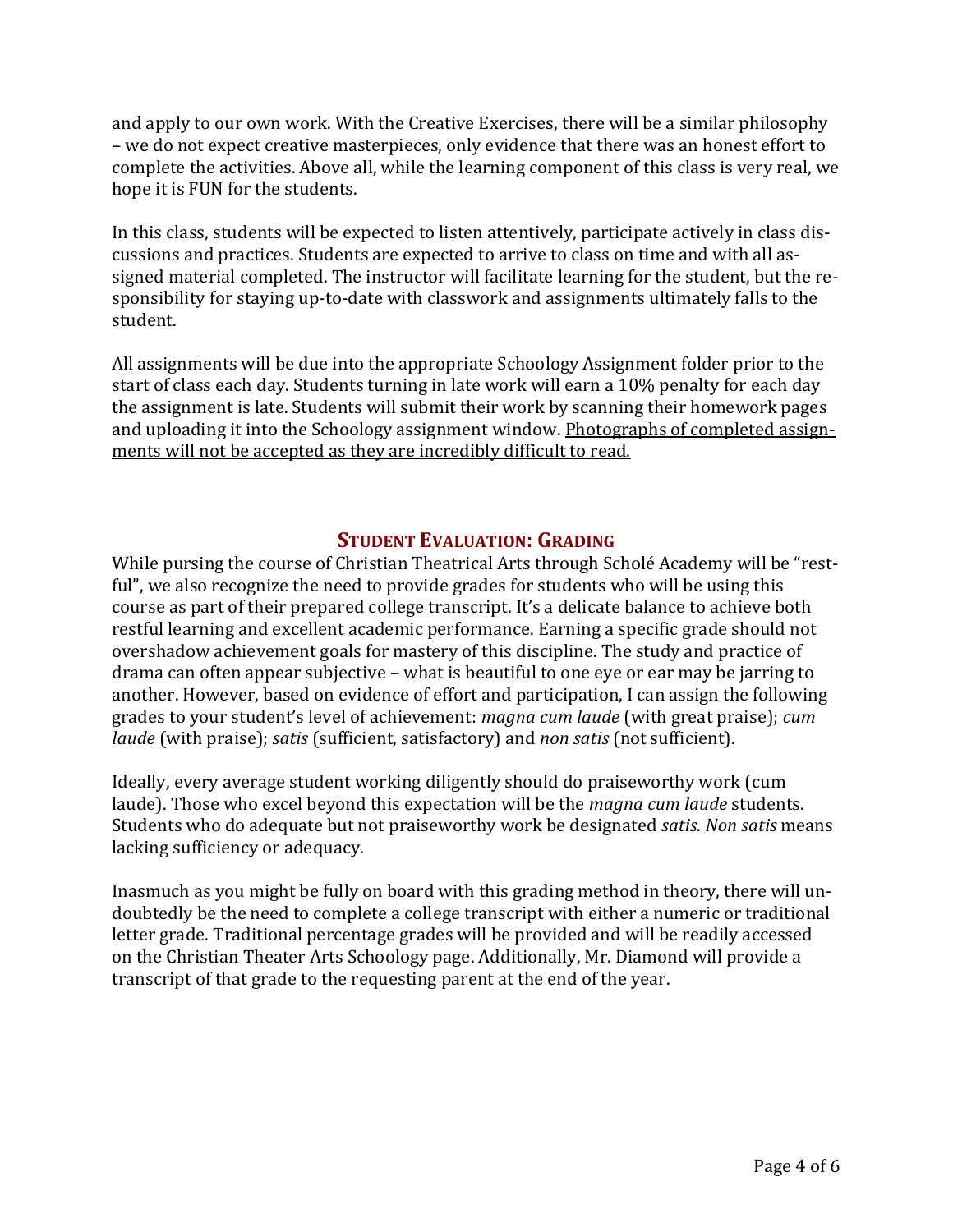# **STUDENT EVALUATION: THREE GOALS**

Ultimately, the learning objectives of this course can be summarized in three primary goals, as follows:

- Students should leave this course with the skills necessary to do a detailed analysis of dramatic works an understanding of dramatic principle's based on Aristotle's poetics. These tools for understanding character motivation, dramatic action, and literary theme will help not only in the understanding of other dramatic texts, but also in the creation and performance of their own works.
- Additionally, students will develop practical skills in acting, directing, playwrighting, and design, with particular emphasis on acting and playwriting. These skills will be developed through the use of in-class exercises and the final performance project based on the lives of saints.
- The development of the prior two goals will be framed within the context of our Christian faith. The final course goal is understand how we can approach the arts with a mind grounded in the gospel, and how we can create work which glorifies God.

# **STUDENT EVALUATION: ASSIGNMENTS, TYPES & WEIGHTS**

Mr. Diamond will communicate with students regarding assignment feedback and grading through the free online grading system, Schoology. The teacher will provide students with more detailed information and access to the Christian Theatrical Arts course page.

Student's grades will be comprised of:

- 1. Participation: 20 % of the grade
- 2. Creative Excercises: 20% of grade
- 3. Play Response Papers: 25% of the grade.
- 4. Play Analysis Project: 15% of the grade
- 5. Final Performance project: 20% of the grade

# **STUDENT EVALUATION: ACADEMIC DISHONESTY**

Students will often take assessment tests and/or quizzes privately at home. Students are on their honor to abide by Scholé Academy's Learning Philosophy which assumes the personal cultivation of Student-Virtues described in the Student-Parent Handbook.

Additionally, plagiarism is a serious and punishable offense. Proper citation of all sources is essential to the academic endeavor. Remember to cite any source if the information is not common knowledge or is an opinion obtained through any source. A plagiarized assignment will result in a failing grade. Students should consult their chosen style manual (see Student Expectations above) for specific direction on obtaining, quoting and paraphrasing sources.